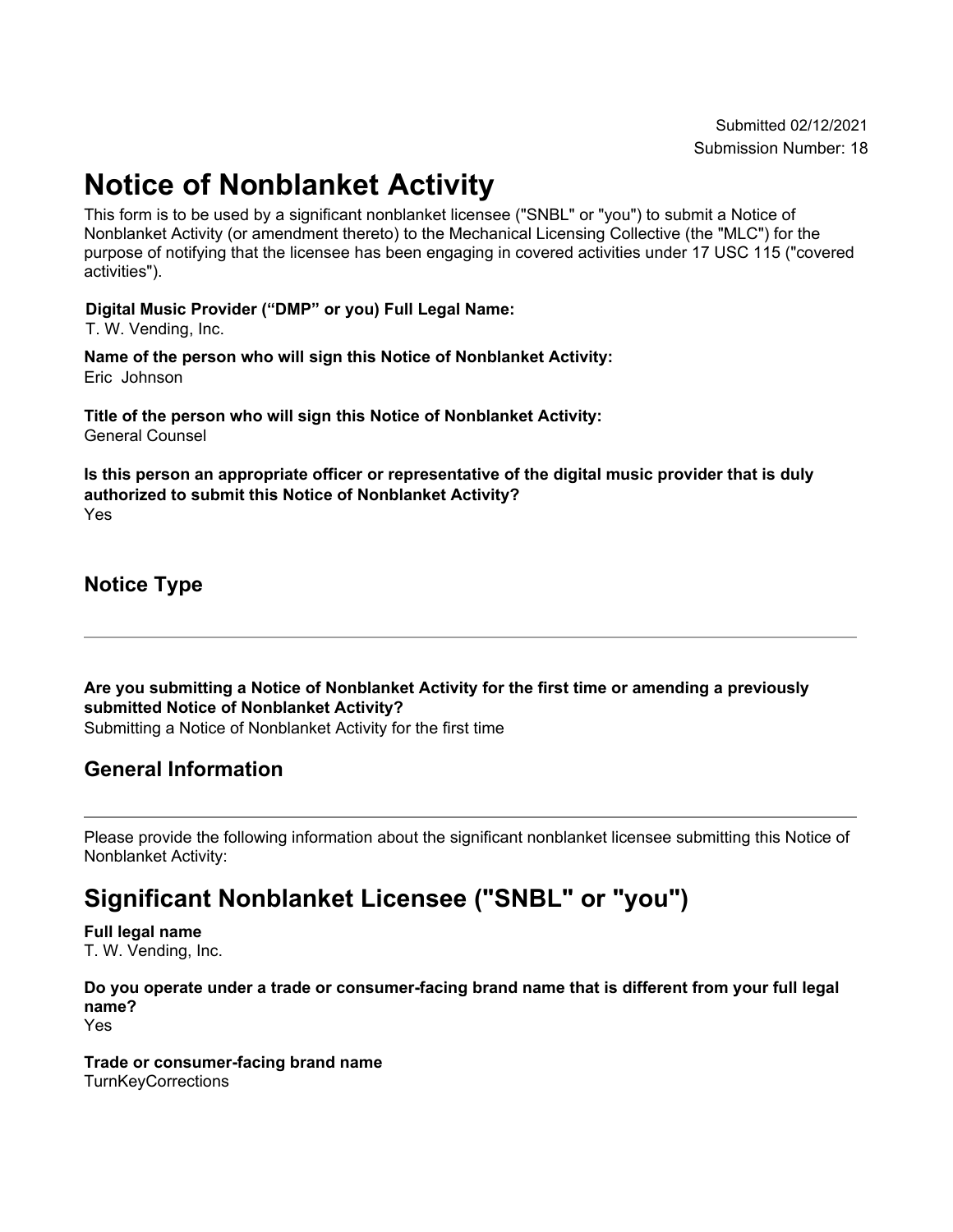### **Contact information for individual responsible for managing licenses associated with covered activities.**

**Name** Eric Johnson **Position/Title** General Counsel

**Phone Number** 7153865700

**Email Address** ericj@twvending.com

### **Online locations where covered activities are, or are expected to be, made available to consumers.**

**Website(s) (list all)** inmatecanteen.com

**Software application(s) (list all)** Inmate kiosk Cell-mate mobile application

**Other online location(s) (list all)**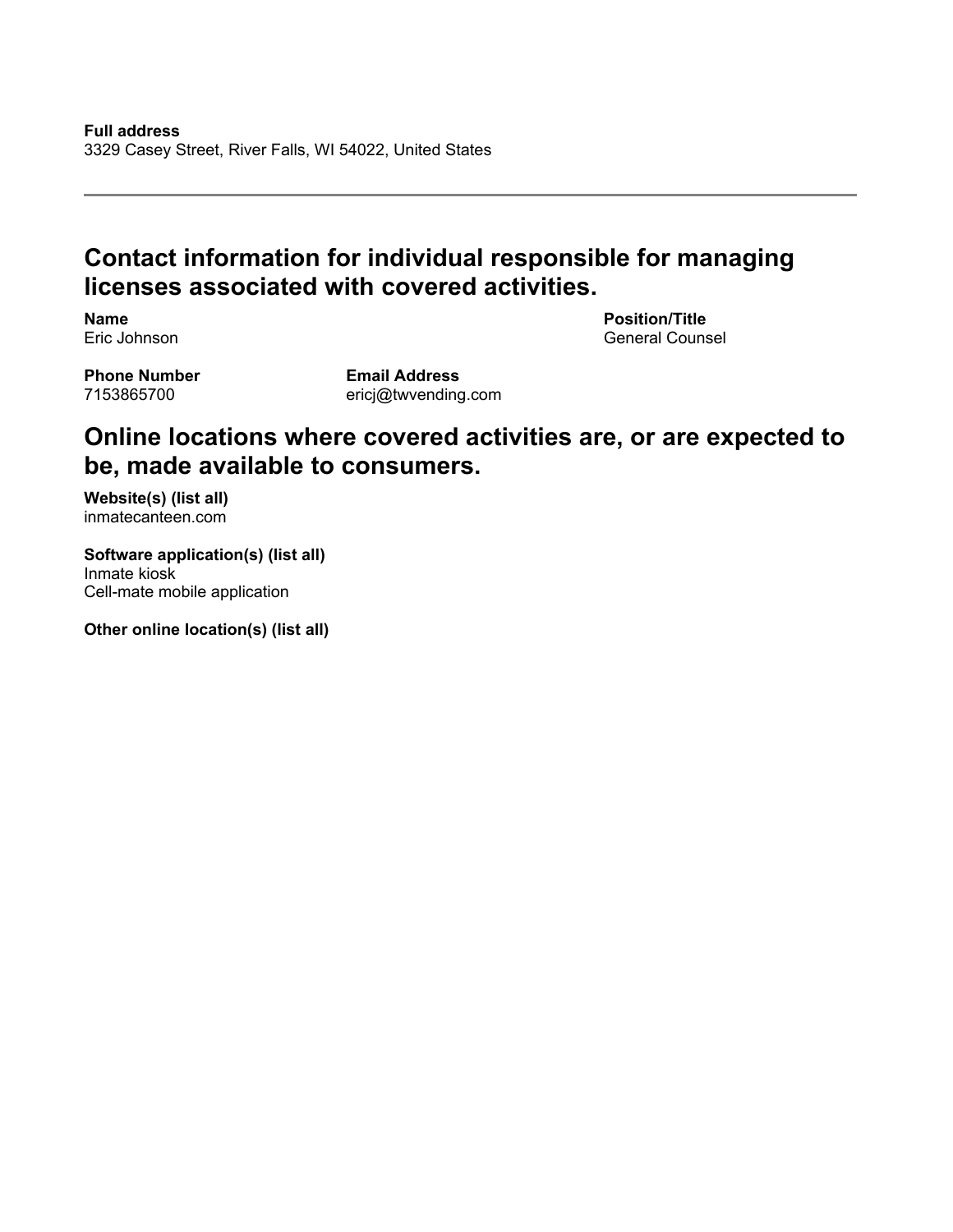#### **Qualifications and Notice of Covered Activities**

**Does the SNBL have a good-faith belief, informed by review of relevant law and regulations, that it satisfies all requirements to qualify as a significant nonblanket licensee under 17 U.S.C 115(e)(31)?** Yes

**Is the SNBL currently making use of musical works in any covered activities?** Yes

**Date of initial use of musical works in any covered activity?** 5/21/2020

**Please provide a general description of the SNBL's service(s), or expected service(s), and the manner in which it uses, or expects to use, phonorecords of nondramatic musical works.** As part of a larger software offering, inmates at correctional facilities can purchase battery powered Mp3 players along with Mp3 music downloads through a wall mounted kiosk located in a secure housing unit.

T. W. Vending, Inc., builds and offers this software solution to county jail facilities across the United States.

**Please identify each of the following digital phonorecord delivery configurations the SNBL is, or seeks to be, making as part of its covered activities:** Permanent downloads

**Please identify each of the following service types the significant nonblanket licensee offers, or seeks to offer, as part of its covered activities:** Other applicable services

**Other Applicable Services Description** Mp3 downloads

**Is the SNBL currently engaged in all of the covered activities identified in this Notice of Nonblanket** Activity, or if not, does the DMP have a good-faith intention to do so within a reasonable period of **time?** Yes

**Is the SNBL operating under one or more individual download licenses?** Yes